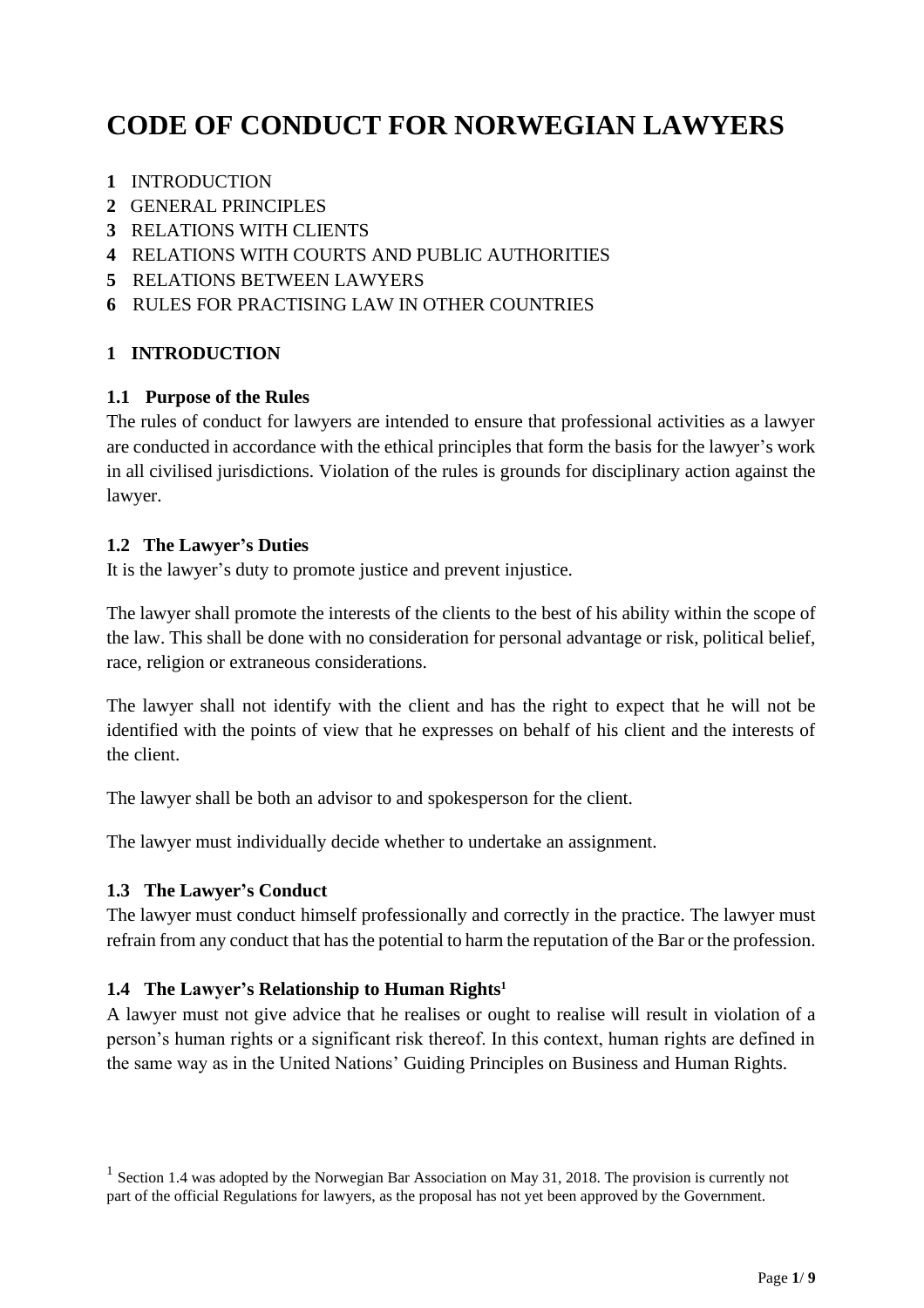### **2 GENERAL PRINCIPLES**

### **2.1 Independence**

### **2.1.1**

In order to comply with the obligations assumed by a lawyer, he must be independent so that his advice and actions are not influenced by extraneous considerations. In particular, it is important that he is not influenced by personal interests or external pressure. A lawyer must avoid any impairment of his independence and must not compromise his professional standards in order to indulge the client, the court or a third party.

### **2.1.2**

A lawyer must not accept an assignment in which personal his financial interests could conflict with the interests of the client, or where they might influence his free and independent position as a lawyer.

A lawyer must not make himself financially interested in the outcome of a case through transfer of the client's claim or parts thereof. The lawyer must not guarantee any loans to the client. A lawyer who represents his own financial interests, in part or in full, has a duty to make contractual or otherwise interested parties aware of this.

### **2.1.3**

A lawyer must not organise the business in a manner that could prevent him from freely and independently advising and assisting his clients or in such a way that his independence is impaired in any other manner.

#### **2.2 Trust**

In his practice, the lawyer is dependent on trust, which can only be attained when the lawyer's honesty and integrity are beyond reproach.

### **2.3 Duty of Confidentiality**

#### **2.3.1**

When practising as a lawyer, it is of fundamental importance that clients and others can entrust the lawyer with information that the lawyer is obliged not to disclose. The lawyer's duty to treat information confidentially is a necessary prerequisite for confidence and is therefore a basic and cardinal right and obligation for the lawyer.

The lawyer's duty to observe confidentiality with regard to information he receives serves to promote the administration of justice as well as the interests of the client and is therefore entitled to a high degree of protection by the government.

#### **2.3.2**

A lawyer must observe the legal duty of confidentiality. Information received by the lawyer in the conduct of his profession must be treated with discretion, even when the information is not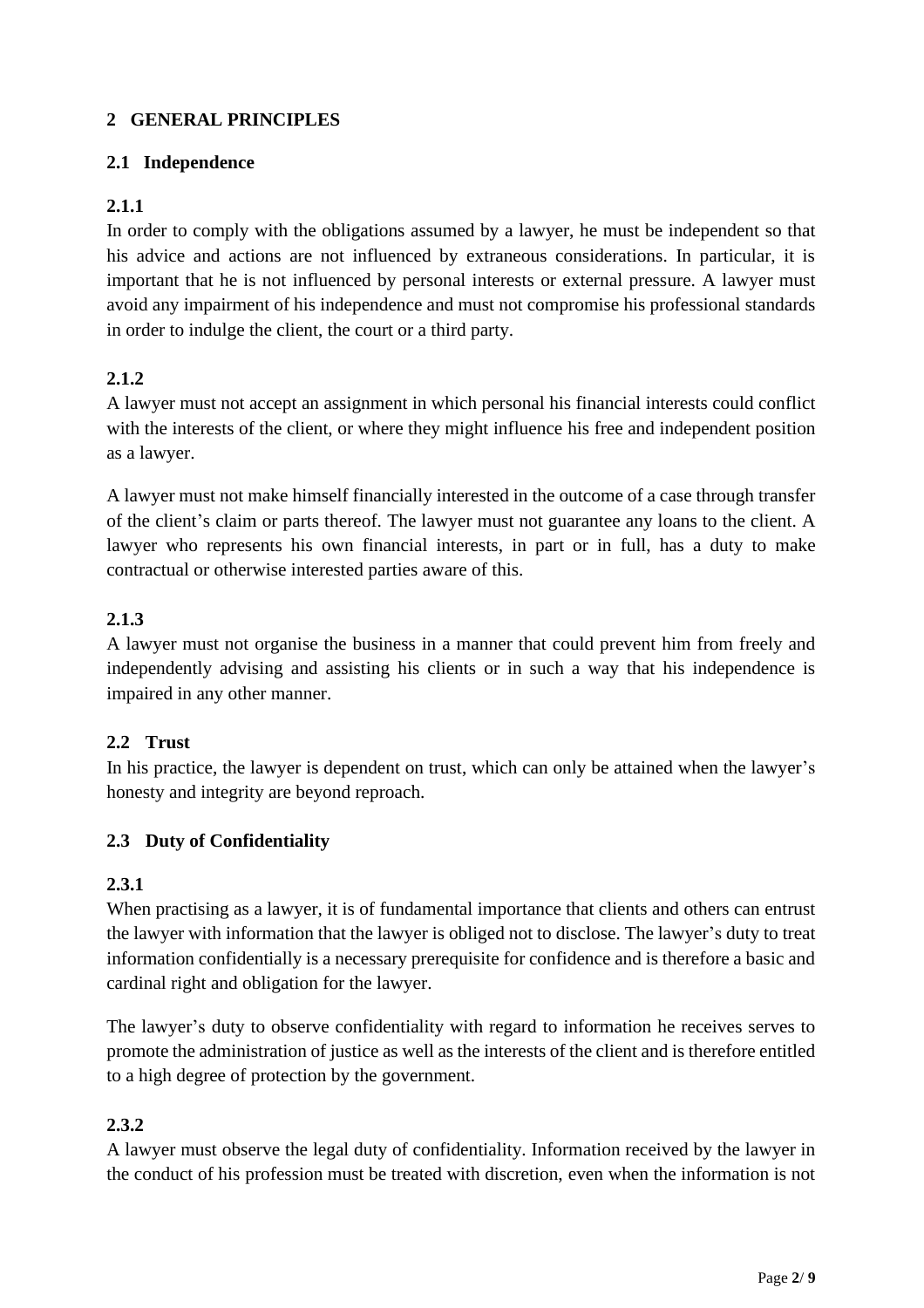encompassed by his legal duty of confidentiality. There is no time limit on the duty of confidentiality.

### **2.3.3**

The lawyer shall require that his associates, staff or persons he engages in connection with his practice observe the same duty of confidentiality.

### **2.4 Advertising and Relations with the Media**

# **2.4.1**

Advertising for a lawyer must, in form and content, be relevant and factually correct and must not contain anything that is incorrect, misleading or deceiving.

It is allowed to emphasise one or several branches of the lawyer's practice, provided the lawyer has special knowledge and experience in this field.

Lawyers must contribute to disseminate objective information about their profession in such a way that it benefits the body of lawyers and the general public seeking legal assistance.

### **2.4.2**

A lawyer is obliged in any discussion of litigation to take due account of the interests of the parties and the dignity of the court, and in this connection must prevent the possibility of influencing judges, jurors and witnesses. The lawyer must exercise particular restraint as concerns public discussion of upcoming or ongoing court cases in which he himself has been engaged.

In any case where a lawyer makes a statement in a case in which he is or has been involved, this must be expressly mentioned.

### **3 RELATIONS WITH CLIENTS**

### **3.1 Acceptance and Execution of Assignments**

### **3.1.1**

A lawyer must not undertake an assignment other than upon direct request from a client, from another lawyer on behalf of a client, or from a competent body.

When a lawyer undertakes an assignment in connection with a financial transaction, the lawyer shall investigate the identity of the client or the intermediary on behalf of whom the lawyer is undertaking the assignment.

# **3.1.2**

A lawyer shall give advice to the client and take care of his interests expeditiously, conscientiously and carefully. The lawyer is personally responsible for the completion of the assignments that he undertakes. He shall keep the client informed about the progress of the case.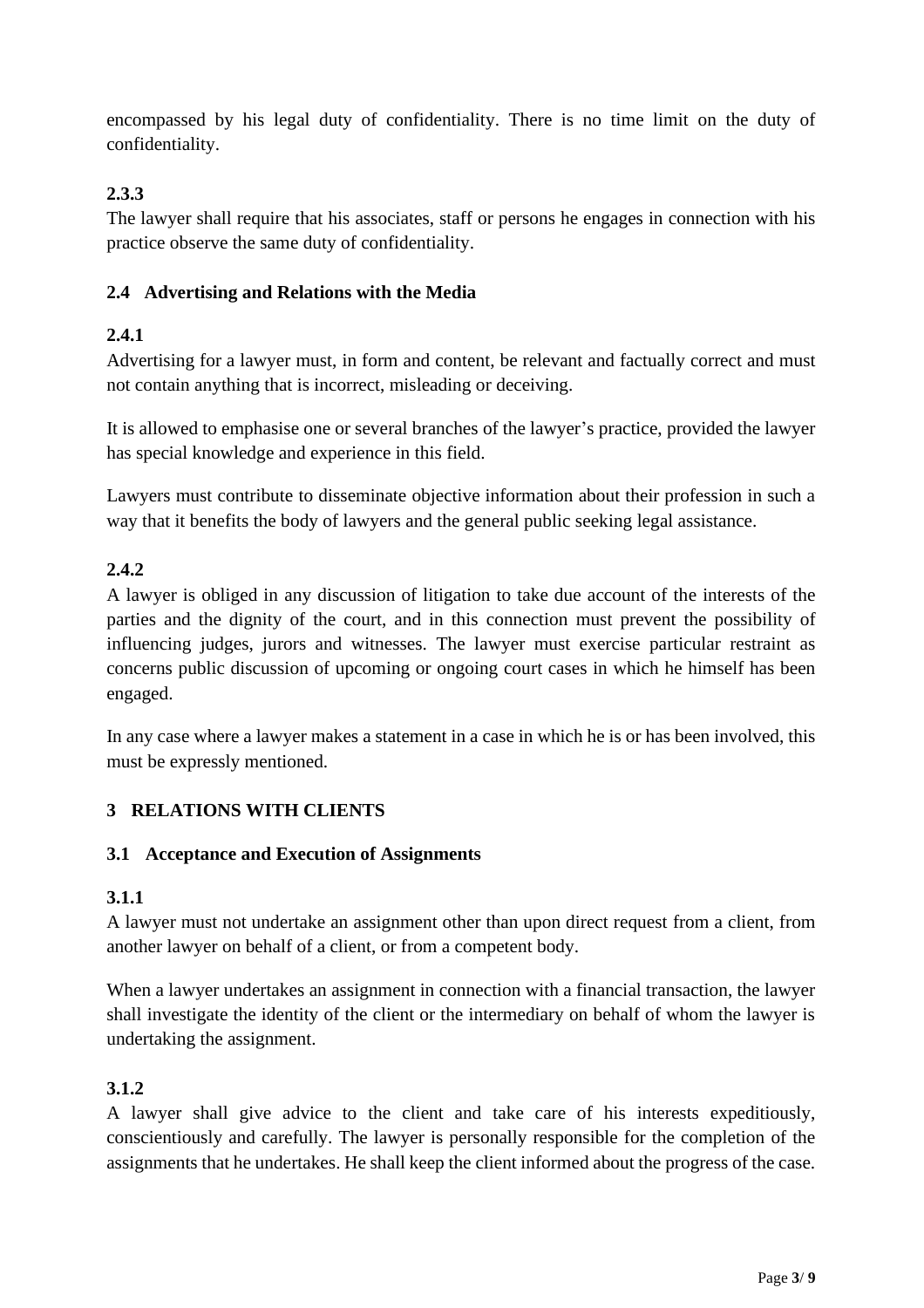# **3.1.3**

A lawyer shall try to achieve amicable settlements to the extent that this is compatible with the interests of the client.

# **3.1.4**

A lawyer should not undertake an assignment when he knows or ought to know that he lacks the necessary competence. However, this does not apply if, within a reasonable period, the lawyer can acquire the knowledge required or obtain the necessary competence to ensure proper, professional performance of the assignment.

A lawyer should not undertake new assignments if his workload means that the cases will not be dealt with in a reasonably expeditious manner.

### **3.1.5**

If the costs in connection with a case must be assumed to become disproportionately high in relation to the client's financial position or the interests involved in the matter, the lawyer should in due time inform the client to this effect. The client's consent must always be obtained before the lawyer engages another lawyer, an expert or others in connection with an assignment.

### **3.1.6**

A lawyer who has undertaken an assignment is obliged to carry it out in accordance with the wishes of his client, unless it should turn out:

- that the lawyer has received erroneous or incomplete information
- that the client does not want to adhere to the lawyer's advice in the matter
- that the client does not, upon request, pay an advance or provide security for the fee and the costs
- that the client does not, upon request, pay an invoice for an amount on account for work performed and/or expenses incurred
- that the client initiates or contributes to publication in contravention of a request by the lawyer to refrain from such publication, or
- that such events occur that it cannot reasonably be required that the lawyer shall continue the assignment.

Before the lawyer resigns from an assignment, he is obliged to take whatever steps are necessary and that cannot be postponed without exposing the client to potential losses.

# **3.1.7**

A lawyer is entitled to refuse to hand over documents he has in his possession in connection with an assignment as long as the client has not paid the amounts owing to the lawyer for costs and fees from the assignment in question. This does not apply when, and to the extent that, retention will expose the client to a potential loss. If the amount outstanding is disputed, the chair of the Disciplinary Board, or someone authorised by the chair, may determine how much of the amount outstanding shall be covered, and that the balance shall be deposited or secured on conditions stipulated by the person in question.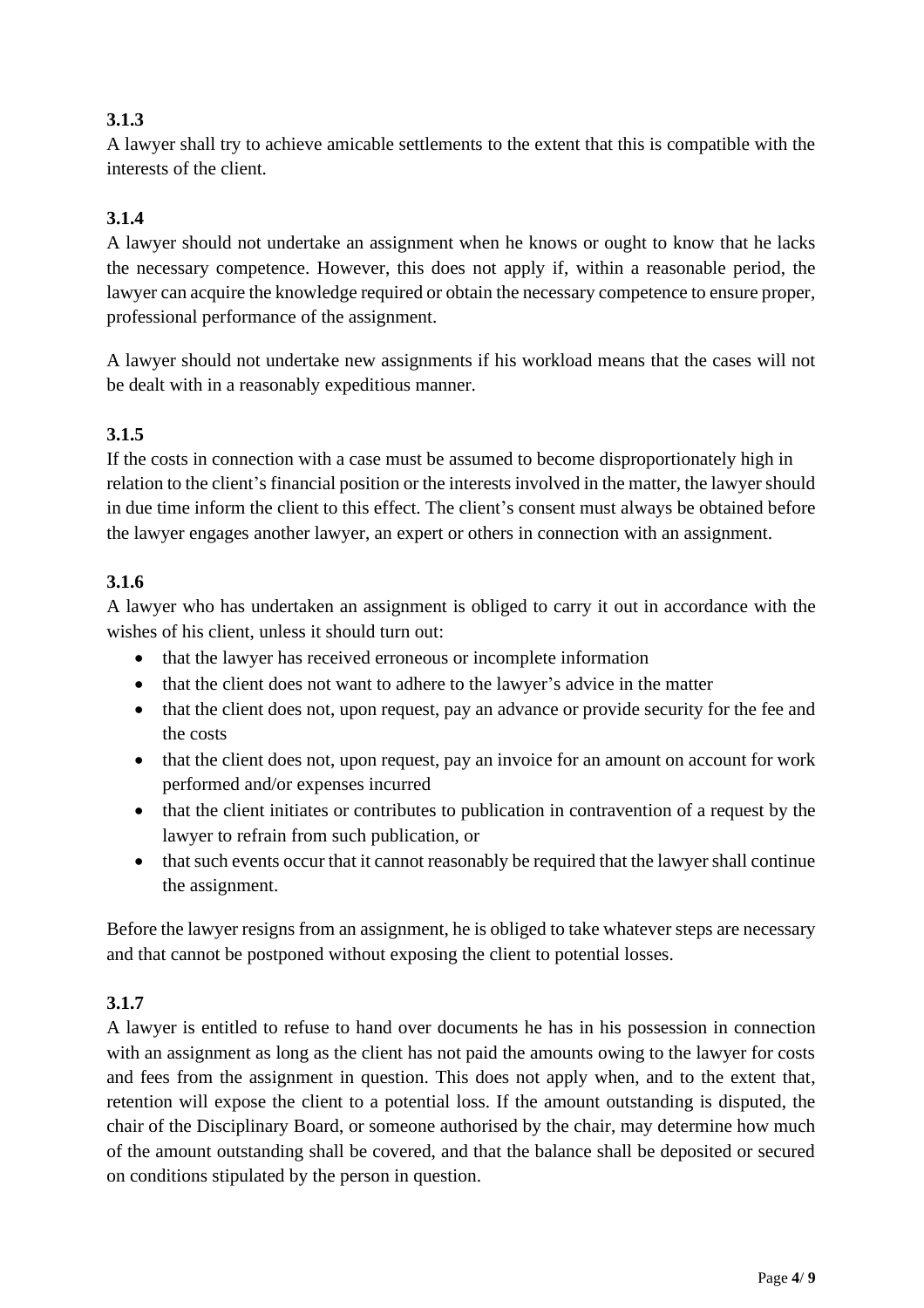## **3.1.8**

A lawyer shall resign from an assignment if he suspects that the assignment encompasses a transaction involving the laundering of money and the client is not willing to refrain from implementing such transaction.

### **3.2 Conflicts of Interest**

### **3.2.1 (The Main Rule)**

A lawyer must refrain from undertaking an assignment if there could be a risk that the assignment could bring about breach of the lawyer's duty of loyalty and confidentiality in relation to his clients or breach of the lawyer's duty of independence.

### **3.2.2 (Double Representation)**

A lawyer must not counsel, represent or act on behalf of two or more clients if these clients have conflicting interests in the case or if there is a clear risk of this.

### **3.2.3 (Conflict of Clients' Interests)**

A lawyer may only accept an assignment on behalf of a client against one of the lawyer's other clients if it is obvious that there is no reason for concern, due to the different nature of the assignment or the nature of the client. The lawyer shall inform both parties of the situation.

#### **3.2.4 (Assignments against Former Clients)**

A lawyer must exercise caution before accepting an assignment against a former client.

The lawyer must refrain from undertaking assignments against a former client if the lawyer's knowledge of the former client's circumstances could be used in a prejudicial manner to the advantage of the new client or could result in harming the interests of the former client.

### **3.2.5 (The Importance of the Client's Consent)**

If a lawyer is prevented from performing actions or business on behalf of one or more clients pursuant to this section 3.2, this shall only apply to the extent the client or clients have not given their consent that the actions or business can take place.

Even if the clients give their consent, the lawyer will still be prevented from acting if his duty of loyalty or confidentiality in relation to a client or the lawyer's duty of independence is thereby breached.

A client's consent is only valid if it is given on the basis of an application from the lawyer that provides the client with complete and correct information on the conflict of interest problem.

A lawyer who with the express approval of the clients acts as conciliator or an arbitrator between two or more clients with conflicting interests shall not be considered to have infringed the rules in this section 3.2. If conciliation does not result in a solution of the dispute, the lawyer may not represent any of the parties in the further processing of the dispute.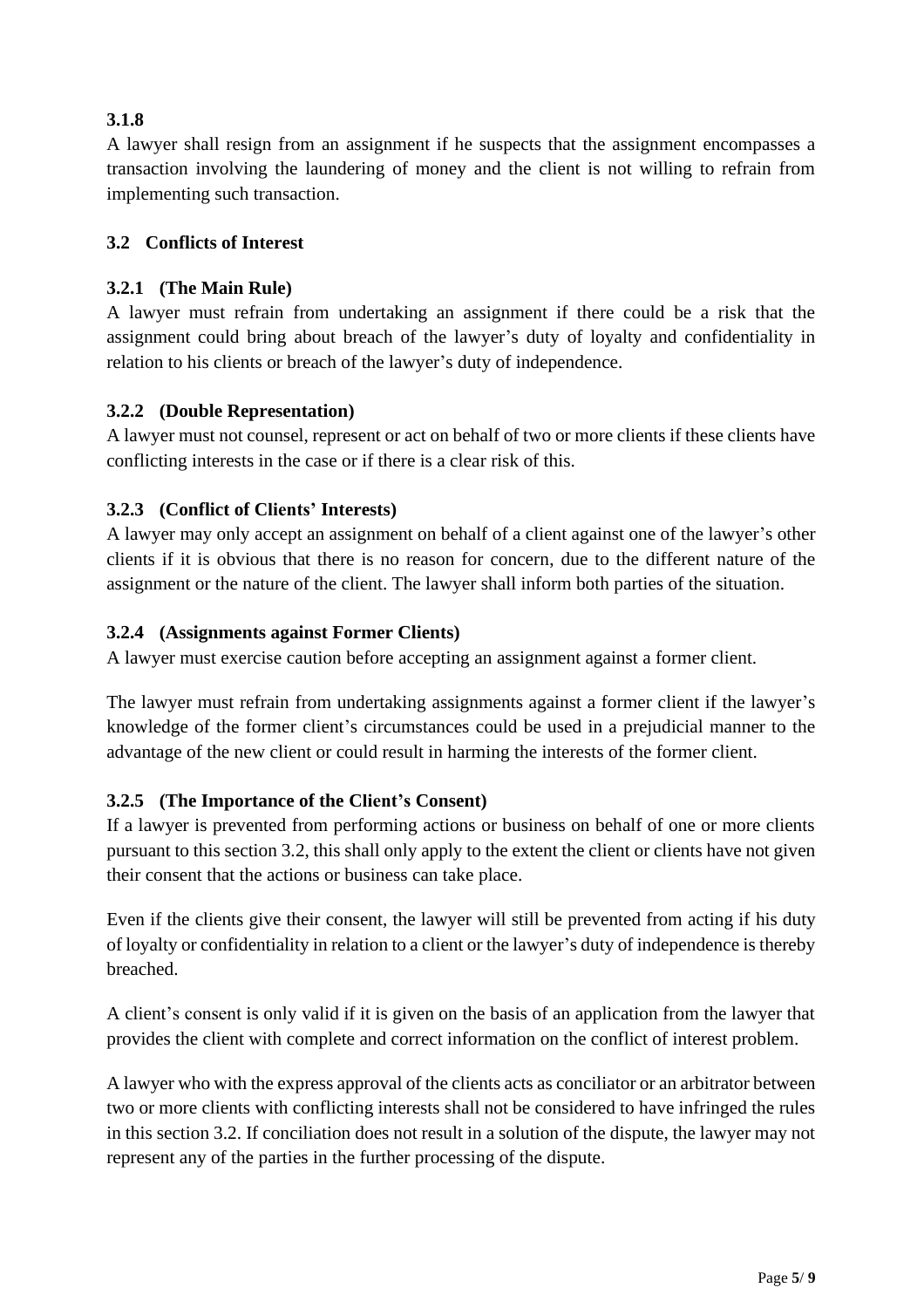### **3.2.6 (Application of the Rules to Companies, Shared Facilities, etc.)**

When a lawyer practises law in a company, in a shared office or similar, the rules in 3.2.1 to 3.2.5 concerning conflicts of interest shall apply to the shared facility and to all its participants.

### **3.3 Calculation of Fees**

### **3.3.1**

The client is entitled to be informed about how the lawyer has stipulated the fee. The fee shall be reasonably related to the assignment and to the work performed by the lawyer.

### **3.3.2**

A lawyer must not enter into an agreement with clients or others to the effect that he shall receive a fee on the basis of a percentage or share in relation to the outcome or subject of the case, regardless of whether this involves a sum of money or another form of remuneration.

Exceptions from this rule can only be made in cases where legislation or public regulations authorise such a possibility.

### **3.3.3**

A lawyer must not enter into an agreement with clients or others to the effect that he shall receive his fee in the form of shares or other forms of participation in a company or partnership in which the value of the shares or the participations will be affected by the outcome of the case. Nor must any such agreement on this form of remuneration be agreed if this could influence the lawyer's free and independent position during the performance of the assignment.

#### **3.3.4**

If a lawyer requires payment of fees and/or disbursements in advance, such payment must not exceed an amount that can reasonably be expected to cover the fee and the disbursements.

#### **3.4 Legal Aid**

A lawyer is obliged to inform the clients about opportunities to obtain legal aid from the government or from legal aid insurance.

#### **3.5 Clients' Funds**

Clients' funds shall be dealt with in accordance with Chapter 3 of these regulations concerning entrusted funds.

A lawyer who is requested to administer funds shall not receive or handle funds that do not have a named source.

#### **3.6 Indemnity Insurance**

The lawyer shall at all times have indemnity insurance covering claims for compensation that may be directed against his professional practice with regard to the nature and scope of his activities.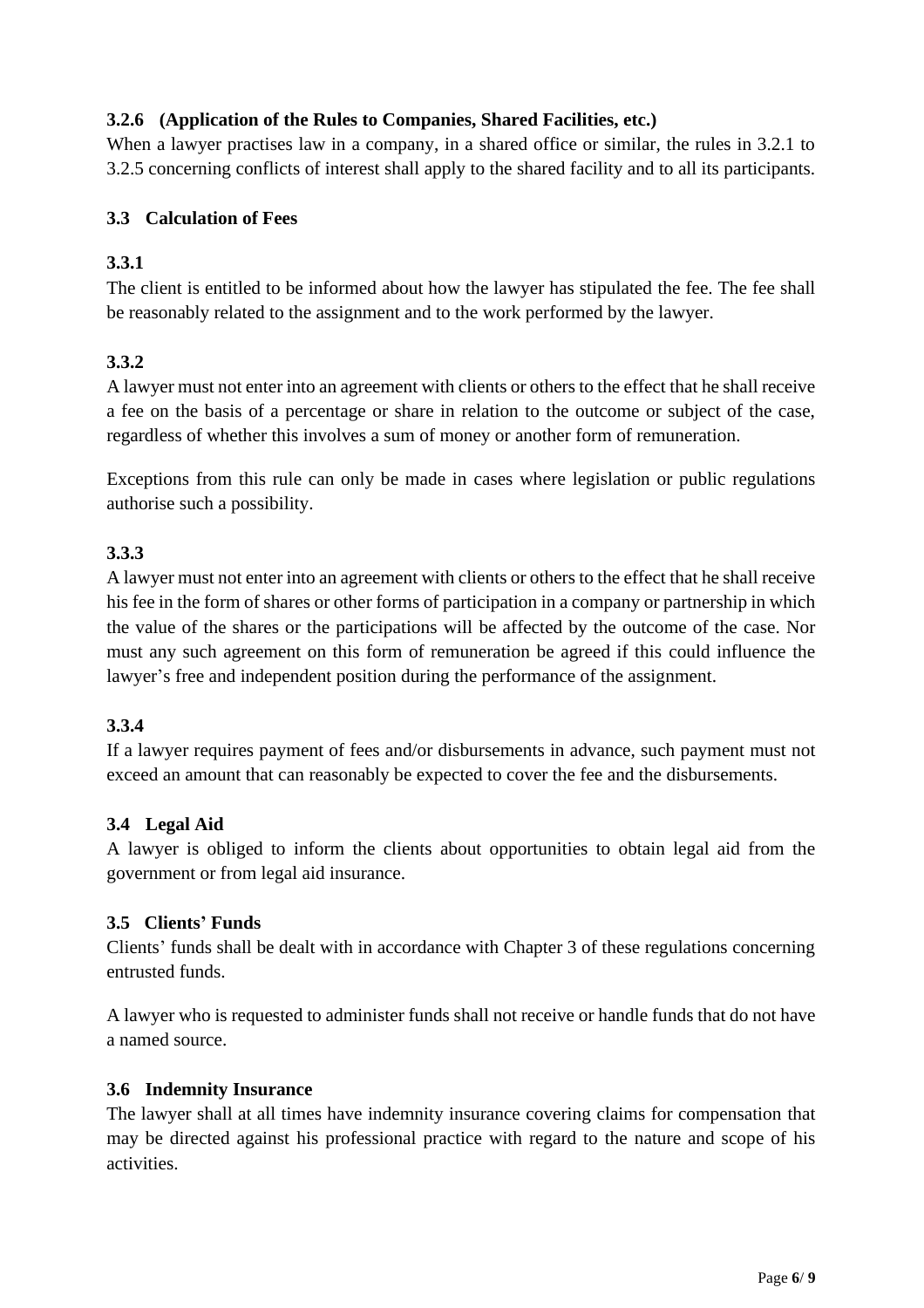### **4 RELATIONS WITH COURTS AND PUBLIC AUTHORITIES**

#### **4.1 Conduct Before the Courts**

A lawyer shall conduct himself correctly in relation to litigation legislation. A lawyer shall show respect and act politely in court but shall at the same time defend the clients' interests honestly, fearlessly, and without regard to his own interests or the consequences for himself or others. The lawyer has both a right and an obligation to criticise the court in a proper and decent manner.

### **4.2 Proper Legal Process**

All cases shall be elucidated by open and professional presentation of evidence and arguments before the full court. The lawyer must not in any way try to influence members of the court informally.

A lawyer must not intentionally give incorrect or misleading information to the court.

### **4.3 Active Engagement**

A lawyer has a duty to familiarise himself thoroughly with the case and conduct the case with the care and promptness required by good professional litigation practice. Requests and recommendations from the court must be answered without undue delay.

### **4.4 Justifiable Volume of Assignments**

The lawyer must ensure that he does not take on so many assignments that he may not be able to comply with reasonable requirements regarding the pace of case preparation or accept the scheduling of court meetings in current cases.

#### **4.5 Offers of Amicable Settlement**

Without the consent of the adversary, a lawyer must not during litigation cite settlement offers made by the adversary or his lawyer or make reference to the fact that they have stated willingness to resolve the case by amicable settlement. This is applicable, regardless of whether the adversary or his lawyer has stated such a reservation, or not.

A lawyer may at any time make reference to settlement offers he has presented himself, unless something else has been agreed. Settlement offers made by the lawyer must be presented in such a manner that possible settlement offers made by the adversary or his lawyer are not disclosed.

#### **4.6 Witnesses and Experts, etc.**

A lawyer is entitled to contact any third party that might be able to provide information of relevance to the case, regardless of whether the person concerned has already been named as a witness by the adversary. If it concerns witnesses with a special connection to the adversary, contact should not be made before the adversary's lawyer has been notified in advance.

In litigation, all contact with an appointed expert should pass through the court. Direct contact should only take place if this cannot give rise to any concern, and if contact through the court would be complicated. The court and the adversary must in this case be informed as soon as possible about the contact made, and they should also be made aware of the answer.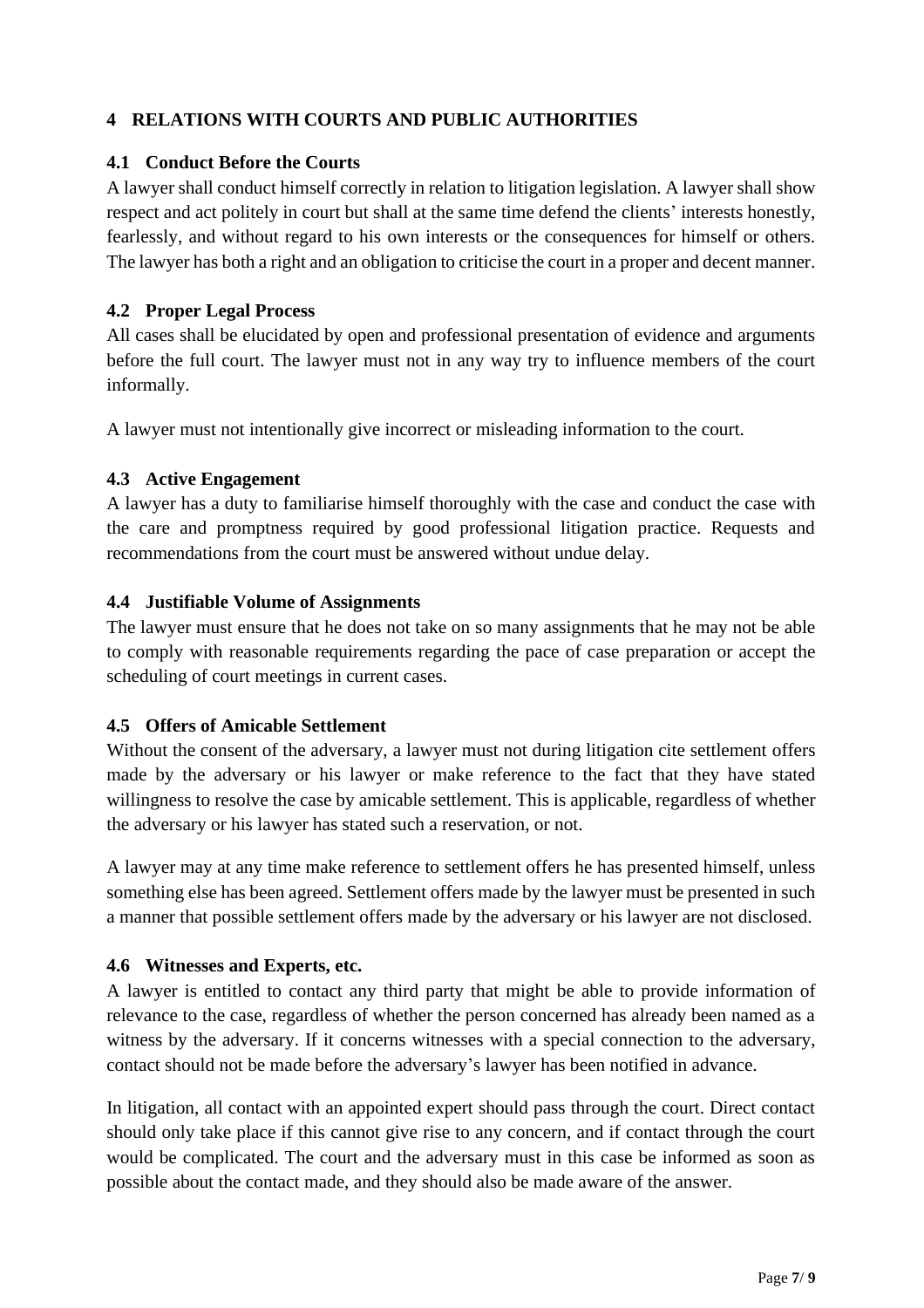### **4.7 Cases in which a Lawyer may be Called as a Witness**

A lawyer must exercise caution in accepting an assignment as counsel in a court case, if it must be considered probable in advance that he may be called as a witness in the case.

### **4.8 Arbitration and other Conflict Resolution Bodies**

The rules concerning the lawyer's relations with the courts from 4.1 to 4.6 shall apply similarly to the extent that they are suitable in respect of arbitration tribunals and other conflict resolution bodies.

### **5 RELATIONS BETWEEN LAWYERS**

#### **5.1 Mutual Trust between Colleagues**

Trust and co-operation as colleagues are necessary between lawyers, both in the interests of clients and to avoid unnecessary disputes.

A lawyer shall always conduct himself with the consideration and openness that can be combined with the interests of the client.

### **5.2 Referral Fee**

A lawyer must never require or receive any form of fee or remuneration for referral or recommendation of a client from other lawyers or other parties. Nor must a lawyer pay any form of fee or remuneration for having a client referred to him.

#### **5.3 Contact with Adversaries**

A lawyer must not contact an adversary directly, if the adversary is represented by a lawyer in the matter to which the contact relates, unless strong reasons support such contact, and it has not been possible to contact the adversary's lawyer, who must then be informed about the contact and the reasons for this at the first opportunity.

#### **5.4 Disputes between Lawyers**

If a lawyer believes that a colleague has acted in contravention of rules of conduct for lawyers, he shall inform his colleague accordingly. Criticism of colleagues' work must be apposite and correct. Efforts should be made to resolve disputes between lawyers amicably. Court cases on matters mentioned above against an overseas colleague should not be commenced before the respective law organisations have been informed and have had the opportunity to attempt to settle the dispute.

#### **5.5 Undue Influence**

A lawyer must not raise questions of liability on the part of a colleague with a view to influencing proper maintenance of his client's interests.

#### **5.6 Training**

In order to maintain and strengthen the professional and ethical standard of the body of lawyers,